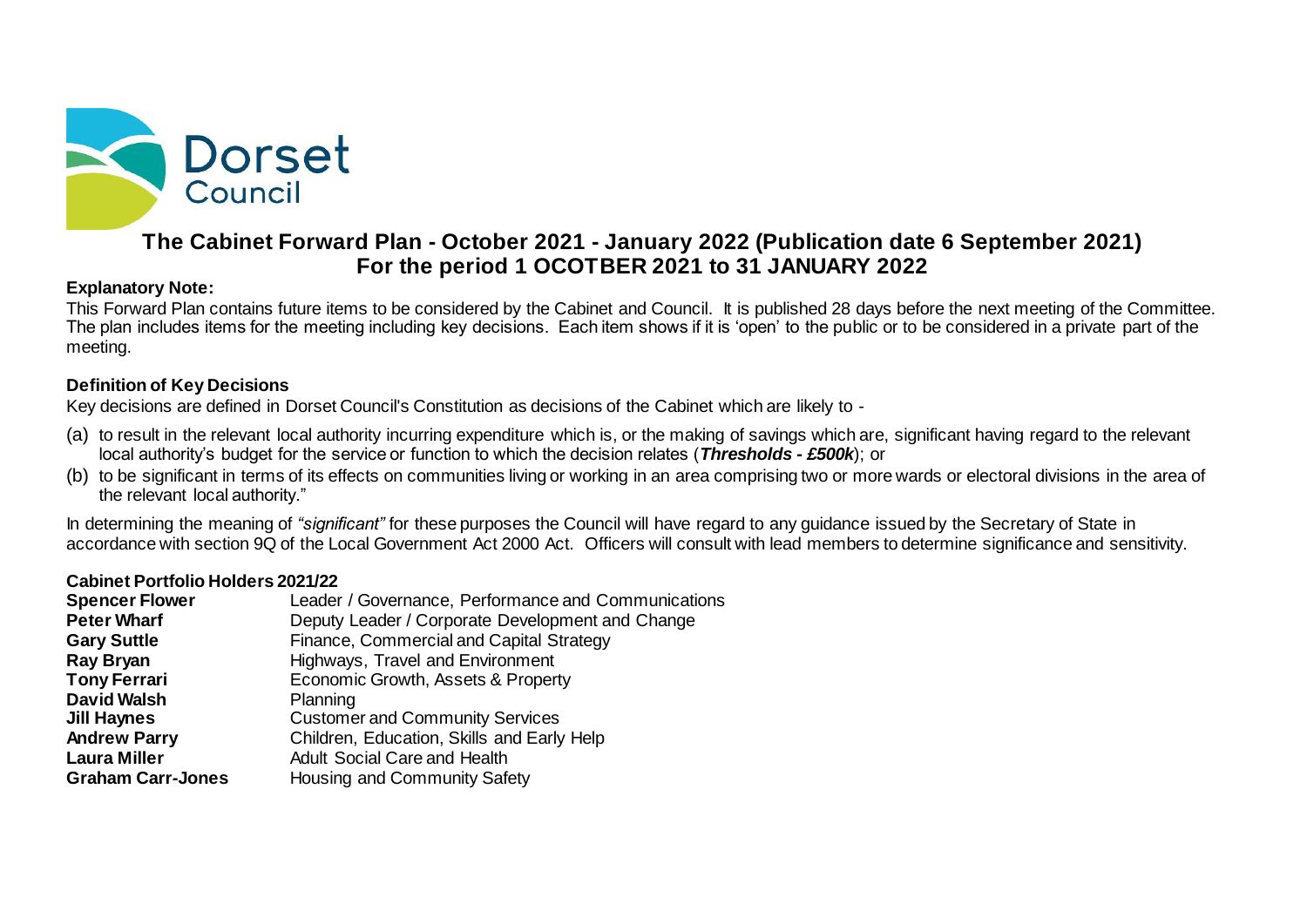| <b>Subject / Decision</b>                                                                                                                                                                                                                                                                                                                                                                                                                                  | <b>Decision Maker</b>                   | Date the<br>Decision is<br><b>Due</b> | <b>Other Committee(s)</b><br>consulted and<br>Date of meeting(s)                                                              | <b>Portfolio Holder</b>                                                                                                                   | <b>Officer Contact</b>                                                                                                                                                                                                                      |
|------------------------------------------------------------------------------------------------------------------------------------------------------------------------------------------------------------------------------------------------------------------------------------------------------------------------------------------------------------------------------------------------------------------------------------------------------------|-----------------------------------------|---------------------------------------|-------------------------------------------------------------------------------------------------------------------------------|-------------------------------------------------------------------------------------------------------------------------------------------|---------------------------------------------------------------------------------------------------------------------------------------------------------------------------------------------------------------------------------------------|
| October                                                                                                                                                                                                                                                                                                                                                                                                                                                    |                                         |                                       |                                                                                                                               |                                                                                                                                           |                                                                                                                                                                                                                                             |
| <b>Medium Term Financial Plan</b><br>(MTFP) and budget strategy<br>Key Decision - Yes<br><b>Public Access - Open</b><br>To receive a budget update for<br>2022/23.                                                                                                                                                                                                                                                                                         | <b>Decision Maker</b><br>Cabinet        | <b>Decision Date</b><br>5 Oct 2021    |                                                                                                                               | Portfolio Holder for<br>Finance, Commercial<br>and Capital Strategy                                                                       | Jim McManus, Corporate<br>Director - Finance and<br>Commercial<br>J.McManus@dorsetcc.gov.<br>uk<br><b>Executive Director,</b><br>Corporate Development -<br>Section 151 Officer (Aidan<br>Dunn)                                             |
| <b>Draft Council Plan Performance</b><br><b>Measures and Risk Register</b><br>Key Decision - No<br><b>Public Access - Open</b><br>To discuss and agree the updated<br>council plan.                                                                                                                                                                                                                                                                        | <b>Decision Maker</b><br>Cabinet        | <b>Decision Date</b><br>5 Oct 2021    | Resources<br>Place<br>and<br>Overview Committee<br>Health<br>People<br>and<br>Overview Committee<br>17 Sep 2021<br>2 Sep 2021 | Deputy Leader -<br>Corporate<br>Development and<br>Change, Leader of the<br>Council                                                       | Rebecca Forrester.<br><b>Business Intelligence &amp;</b><br>Performance<br>rebecca.forrester@dorsetco<br>uncil.gov.uk, Bridget<br>Downton, Head of Business<br>Insight and Corporate<br>Communications<br>Chief Executive (Matt<br>Prosser) |
| <b>Dorset Skills Commission</b><br>Key Decision - Yes<br><b>Public Access - Open</b><br>The establishment of a dedicated<br>Commission will oversee an effective<br>and at pace response to a jobs-led<br>approach to COVID-19 economic<br>recovery. It would also provide an<br>objective and independent review of<br>the future Dorset Skills landscape,<br>helping to shape a world-class skill<br>and learning infrastructure for all<br>communities. | <b>Decision Maker</b><br><b>Cabinet</b> | <b>Decision Date</b><br>5 Oct 2021    |                                                                                                                               | Portfolio Holder for<br>Economic Growth,<br>Assets and Property,<br>Portfolio Holder for<br>Children, Education,<br>Skills and Early Help | David Walsh, Service<br>Manager for Growth and<br><b>Economic Regeneration</b><br>David.walsh@dorsetcouncil<br>.gov.uk<br><b>Executive Director, Place</b><br>(John Sellgren)                                                               |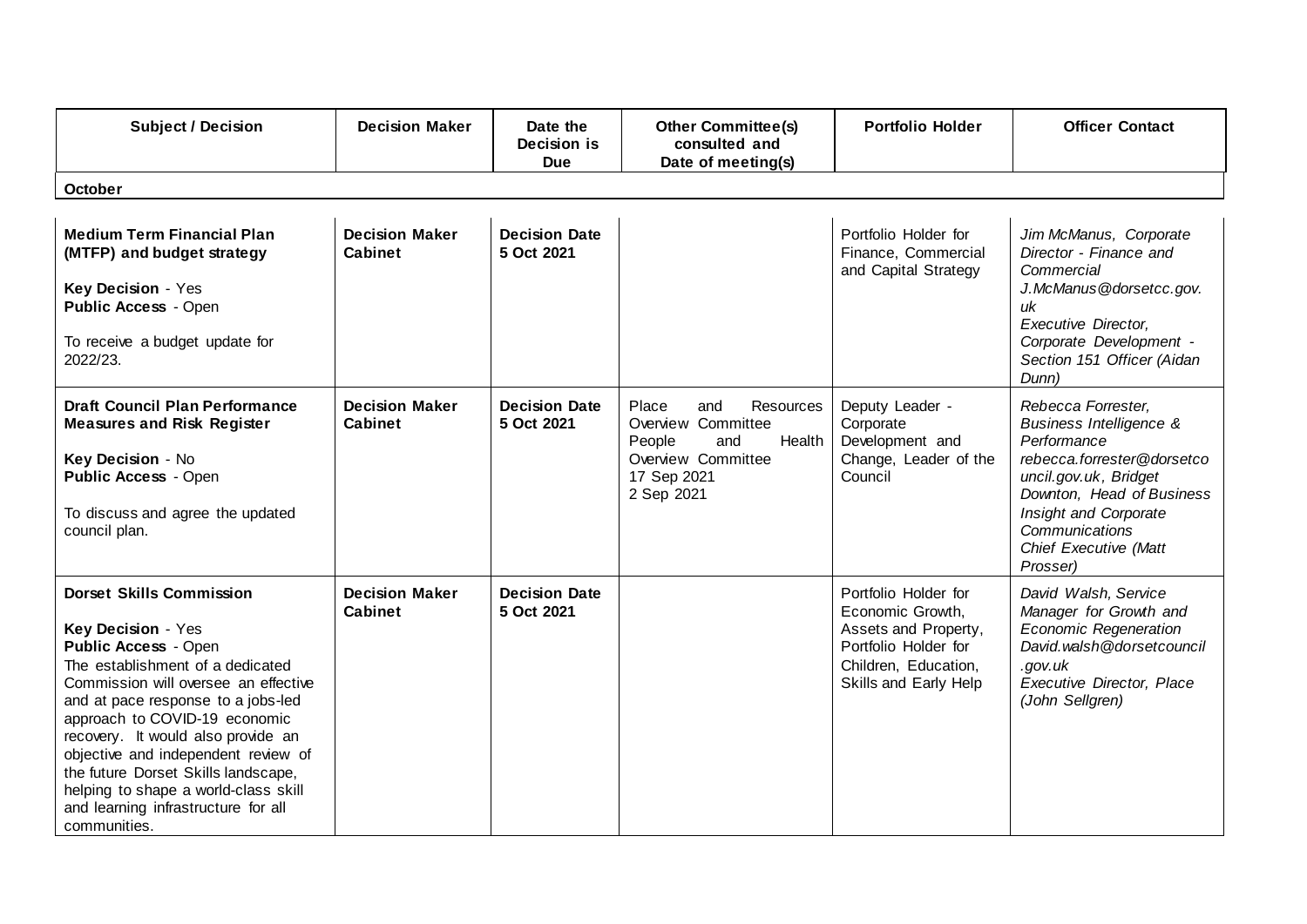| <b>Subject / Decision</b>                                                                                                                                                                                                                                               | <b>Decision Maker</b>                   | Date the<br><b>Decision is</b><br><b>Due</b> | <b>Other Committee(s)</b><br>consulted and<br>Date of meeting(s) | <b>Portfolio Holder</b>                                                                                                                                                                                                         | <b>Officer Contact</b>                                                                                                                                                                          |
|-------------------------------------------------------------------------------------------------------------------------------------------------------------------------------------------------------------------------------------------------------------------------|-----------------------------------------|----------------------------------------------|------------------------------------------------------------------|---------------------------------------------------------------------------------------------------------------------------------------------------------------------------------------------------------------------------------|-------------------------------------------------------------------------------------------------------------------------------------------------------------------------------------------------|
| <b>LGA Finance Peer Review - Report</b><br>and Action Plan<br>Key Decision - Yes<br><b>Public Access - Open</b><br>This report will see the publication of<br>the LGA finance peer review report<br>and the accompanying action plan to<br>address the recommendations. | <b>Decision Maker</b><br><b>Cabinet</b> | <b>Decision Date</b><br>5 Oct 2021           |                                                                  | Portfolio Holder for<br>Economic Growth,<br>Assets and Property,<br>Leader of the Council,<br>Deputy Leader -<br>Corporate<br>Development and<br>Change, Portfolio<br>Holder for Finance,<br>Commercial and<br>Capital Strategy | Jim McManus, Corporate<br>Director - Finance and<br>Commercial<br>J.McManus@dorsetcc.gov.<br>uk<br><b>Executive Director,</b><br>Corporate Development -<br>Section 151 Officer (Aidan<br>Dunn) |
| <b>Tricuro Options Paper</b><br>Key Decision - Yes<br><b>Public Access - Fully exempt</b>                                                                                                                                                                               | <b>Decision Maker</b><br>Cabinet        | <b>Decision Date</b><br>5 Oct 2021           |                                                                  | Portfolio Holder for<br>Adult Social Care and<br>Health                                                                                                                                                                         | Lesley Hutchinson,<br>Corporate Director for<br><b>Adults Commissioning</b><br>Lesley.Hutchinson@dorsetc<br>c.gov.uk<br>Vivienne Broadhurst                                                     |
| <b>Weymouth Quay Regeneration</b><br>Project - agreement to make<br>payments over £500,000<br>Key Decision - Yes<br><b>Public Access - Fully exempt</b><br>Seeking agreement that payments in<br>excess of £500 can be made in<br>relation to the project.              | <b>Decision Maker</b><br><b>Cabinet</b> | <b>Decision Date</b><br>5 Oct 2021           |                                                                  | Portfolio Holder for<br>Highways, Travel and<br>Environment                                                                                                                                                                     | Ken Buchan, Head of<br>Environment and Wellbeing<br>ken.buchan@dorsetcouncil.<br>gov.uk<br>Executive Director, Place<br>(John Sellgren)                                                         |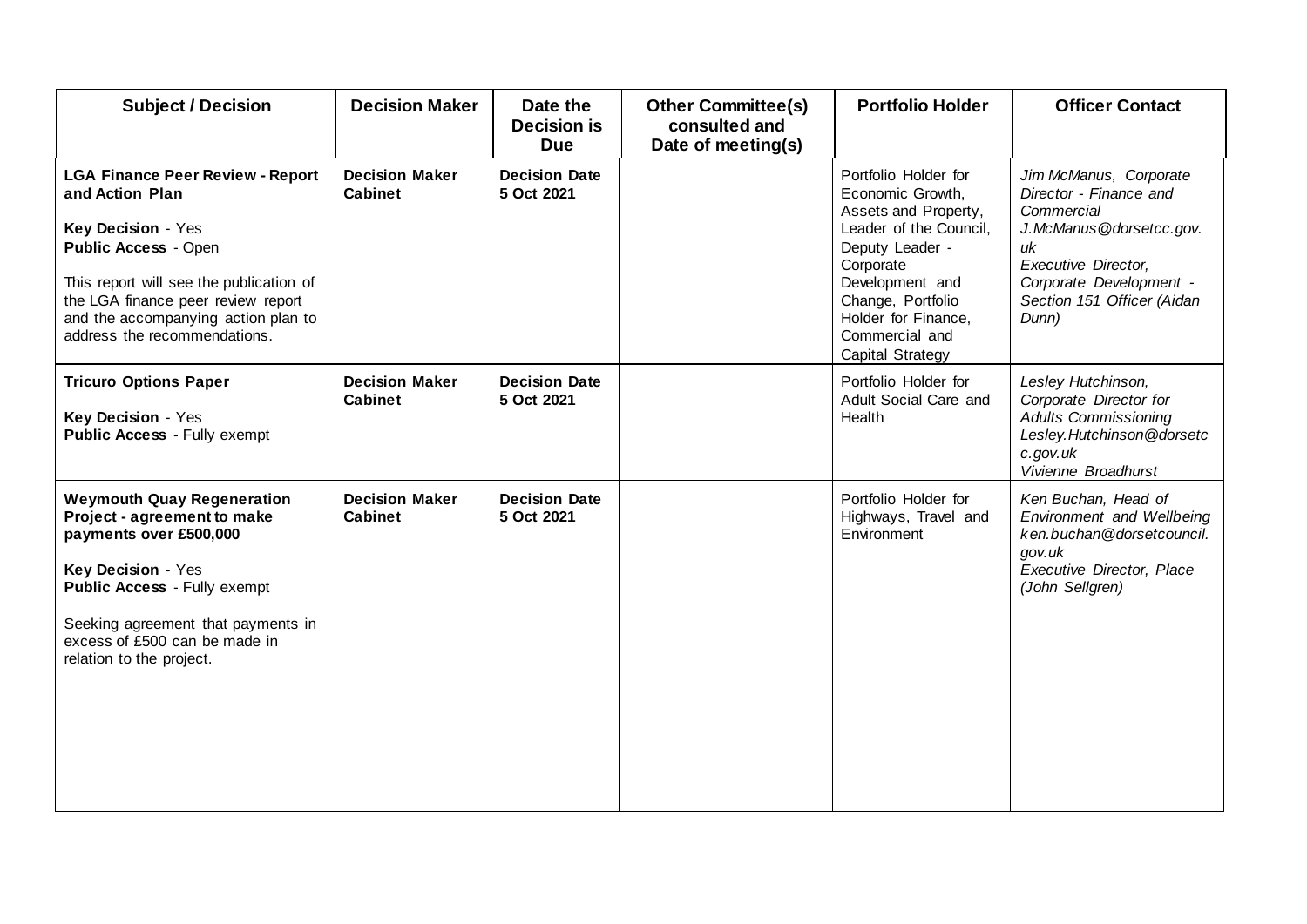| <b>Subject / Decision</b>                                                                                                                                                                                                                                            | <b>Decision Maker</b>                   | Date the<br><b>Decision is</b><br><b>Due</b> | <b>Other Committee(s)</b><br>consulted and<br>Date of meeting(s)      | <b>Portfolio Holder</b>                                               | <b>Officer Contact</b>                                                                                                                                    |  |  |  |
|----------------------------------------------------------------------------------------------------------------------------------------------------------------------------------------------------------------------------------------------------------------------|-----------------------------------------|----------------------------------------------|-----------------------------------------------------------------------|-----------------------------------------------------------------------|-----------------------------------------------------------------------------------------------------------------------------------------------------------|--|--|--|
| <b>November</b>                                                                                                                                                                                                                                                      |                                         |                                              |                                                                       |                                                                       |                                                                                                                                                           |  |  |  |
| <b>Phase 2 Parking Charges Project</b><br>Key Decision - Yes<br><b>Public Access - Open</b><br>To consider a report on the Phase 2<br>Parking Charges Project.                                                                                                       | <b>Decision Maker</b><br>Cabinet        | <b>Decision Date</b><br>2 Nov 2021           |                                                                       | Portfolio Holder for<br>Highways, Travel and<br>Environment           | Elizabeth Murray, Strategic<br><b>Parking Project Manager</b><br>elizabeth.murray@dorsetcc.<br>gov.uk<br>Executive Director, Place<br>(John Sellgren)     |  |  |  |
| <b>Review of Community</b><br>Infrastructure Levy (CIL)<br>expenditure<br>Key Decision - Yes<br><b>Public Access - Open</b><br>Recommendation from Place and<br><b>Resources Scrutiny Committee</b><br>Position report on CIL governance<br>and expenditure to date. | <b>Decision Maker</b><br><b>Cabinet</b> | <b>Decision Date</b><br>2 Nov 2021           | Place<br>Resources<br>and<br><b>Scrutiny Committee</b><br>19 Oct 2021 | Portfolio Holder for<br>Planning                                      | Andrew Galpin,<br>Infrastructure & Delivery<br>Planning Manager<br>andrew.galpin@dorsetcoun<br>cil.gov.uk<br>Executive Director, Place<br>(John Sellgren) |  |  |  |
| <b>Dorset Council High Needs Block</b><br><b>Management Strategy</b><br>Key Decision - Yes<br><b>Public Access - Open</b>                                                                                                                                            | <b>Decision Maker</b><br><b>Cabinet</b> | <b>Decision Date</b><br>2 Nov 2021           |                                                                       | Portfolio Holder for<br>Children, Education,<br>Skills and Early Help | Vik Verma, Interim Director<br>of Education and Learning<br>vik. verma@dorsetcc.gov.uk<br>Executive Director, People -<br>Children (Theresa Leavy)        |  |  |  |
| Quarter 2 (Q2) Financial<br><b>Management Report</b><br>Key Decision - Yes<br><b>Public Access - Open</b>                                                                                                                                                            | <b>Decision Maker</b><br><b>Cabinet</b> | <b>Decision Date</b><br>2 Nov 2021           |                                                                       | Portfolio Holder for<br>Finance, Commercial<br>and Capital Strategy   | Jim McManus, Corporate<br>Director - Finance and<br>Commercial<br>J.McManus@dorsetcc.gov.<br>иk<br><b>Executive Director,</b>                             |  |  |  |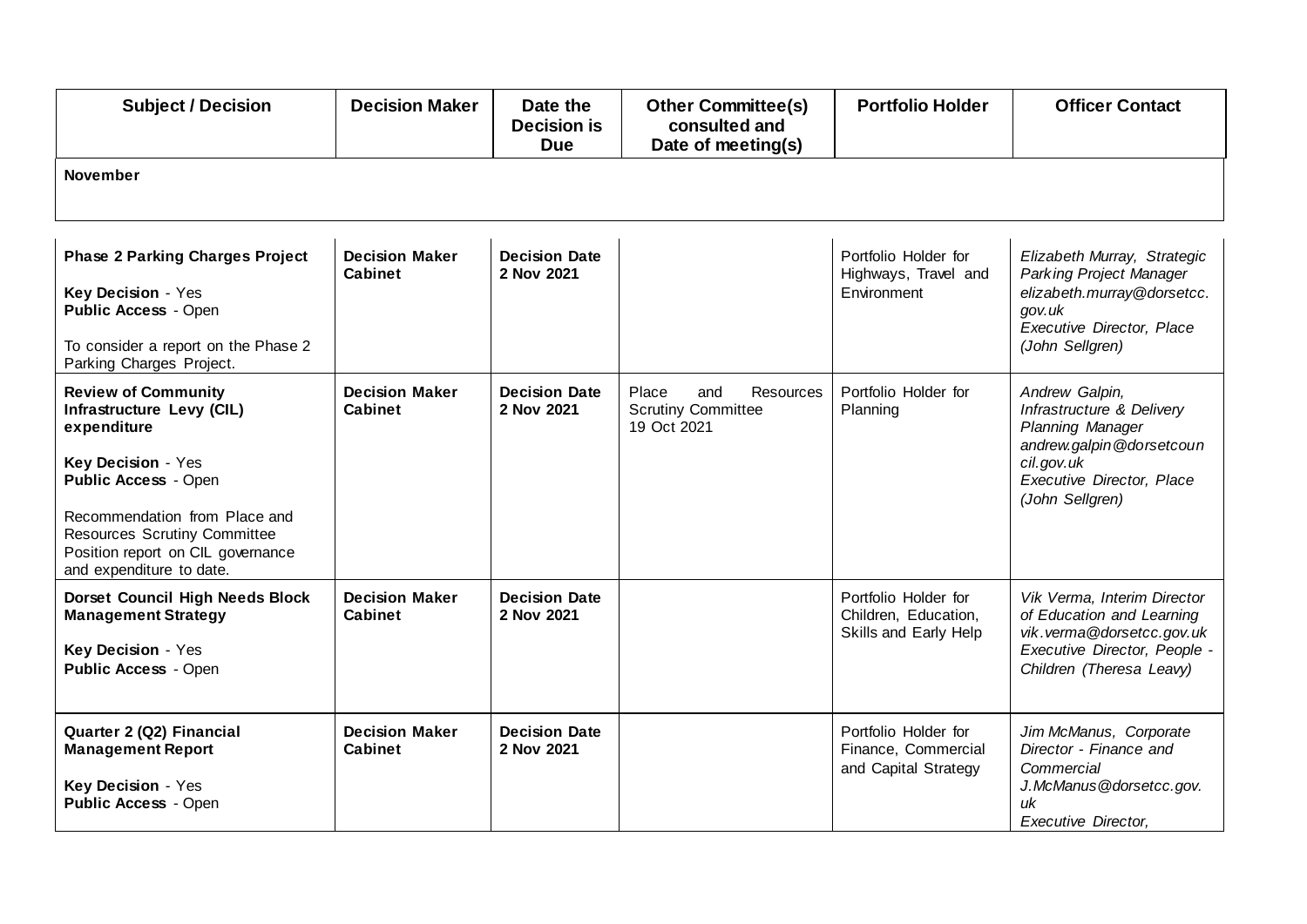| <b>Subject / Decision</b>                                                                                                                                                                                                              | <b>Decision Maker</b>                   | Date the<br><b>Decision is</b><br><b>Due</b> | <b>Other Committee(s)</b><br>consulted and<br>Date of meeting(s)      | <b>Portfolio Holder</b>                                             | <b>Officer Contact</b>                                                                                                                                                                                  |  |
|----------------------------------------------------------------------------------------------------------------------------------------------------------------------------------------------------------------------------------------|-----------------------------------------|----------------------------------------------|-----------------------------------------------------------------------|---------------------------------------------------------------------|---------------------------------------------------------------------------------------------------------------------------------------------------------------------------------------------------------|--|
| To consider the Council's revenue<br>budget position at the end of Q2 and<br>the changes since Q1                                                                                                                                      |                                         |                                              |                                                                       |                                                                     | Corporate Development -<br>Section 151 Officer (Aidan<br>Dunn)                                                                                                                                          |  |
| <b>Enabling Communities Strategy</b><br>Key Decision - No<br><b>Public Access - Open</b><br>The Communities Strategy will shape<br>how Dorset Council engages and<br>enables of communities.                                           | <b>Decision Maker</b><br>Cabinet        | <b>Decision Date</b><br>7 Dec 2021           | People<br>Health<br>and<br>Overview Committee<br>9 Nov 2021           | Portfolio Holder for<br>Customer and<br><b>Community Services</b>   | Laura Cornette, Business<br>Partner - Communities and<br>Partnerships<br>Laura.cornette@dorsetcoun<br>cil.gov.uk<br>Chief Executive (Matt<br>Prosser)                                                   |  |
| <b>Review of Commercial Strategy -</b><br><b>Commissioning and Procurement</b><br>Overview<br>Key Decision - No<br><b>Public Access - Open</b><br>To consider a proposed revision to<br>the current Corporate Procurement<br>Strategy. | <b>Decision Maker</b><br><b>Cabinet</b> | <b>Decision Date</b><br>2 Nov 2021           | Place<br>and<br><b>Resources</b><br>Overview Committee<br>17 Sep 2021 | Portfolio Holder for<br>Finance, Commercial<br>and Capital Strategy | Dawn Adams, Service<br>Manager for Commercial<br>and Procurement<br>dawn.adams@dorsetcounci<br>l.gov.uk<br><b>Executive Director,</b><br>Corporate Development -<br>Section 151 Officer (Aidan<br>Dunn) |  |
| <b>December</b>                                                                                                                                                                                                                        |                                         |                                              |                                                                       |                                                                     |                                                                                                                                                                                                         |  |
| <b>Household Recycling Centre (HRC)</b><br><b>Vehicle Access Policy</b><br>Key Decision - Yes<br><b>Public Access - Open</b><br>Review of legacy policy controlling<br>access to HRCs. This includes the                               | <b>Decision Maker</b><br><b>Cabinet</b> | <b>Decision Date</b><br>7 Dec 2021           | <b>Resources</b><br>Place<br>and<br>Overview Committee<br>21 Oct 2021 | Portfolio Holder for<br>Customer and<br><b>Community Services</b>   | Gemma Clinton, Head of<br>Commercial Waste and<br>Strategy<br>gemma.clinton@dorsetwast<br>epartnership.gov.uk<br><b>Executive Director, Place</b><br>(John Sellgren)                                    |  |
| use of vans, hire vans, trailers and<br>other vehicle types. Policy is                                                                                                                                                                 |                                         |                                              |                                                                       |                                                                     |                                                                                                                                                                                                         |  |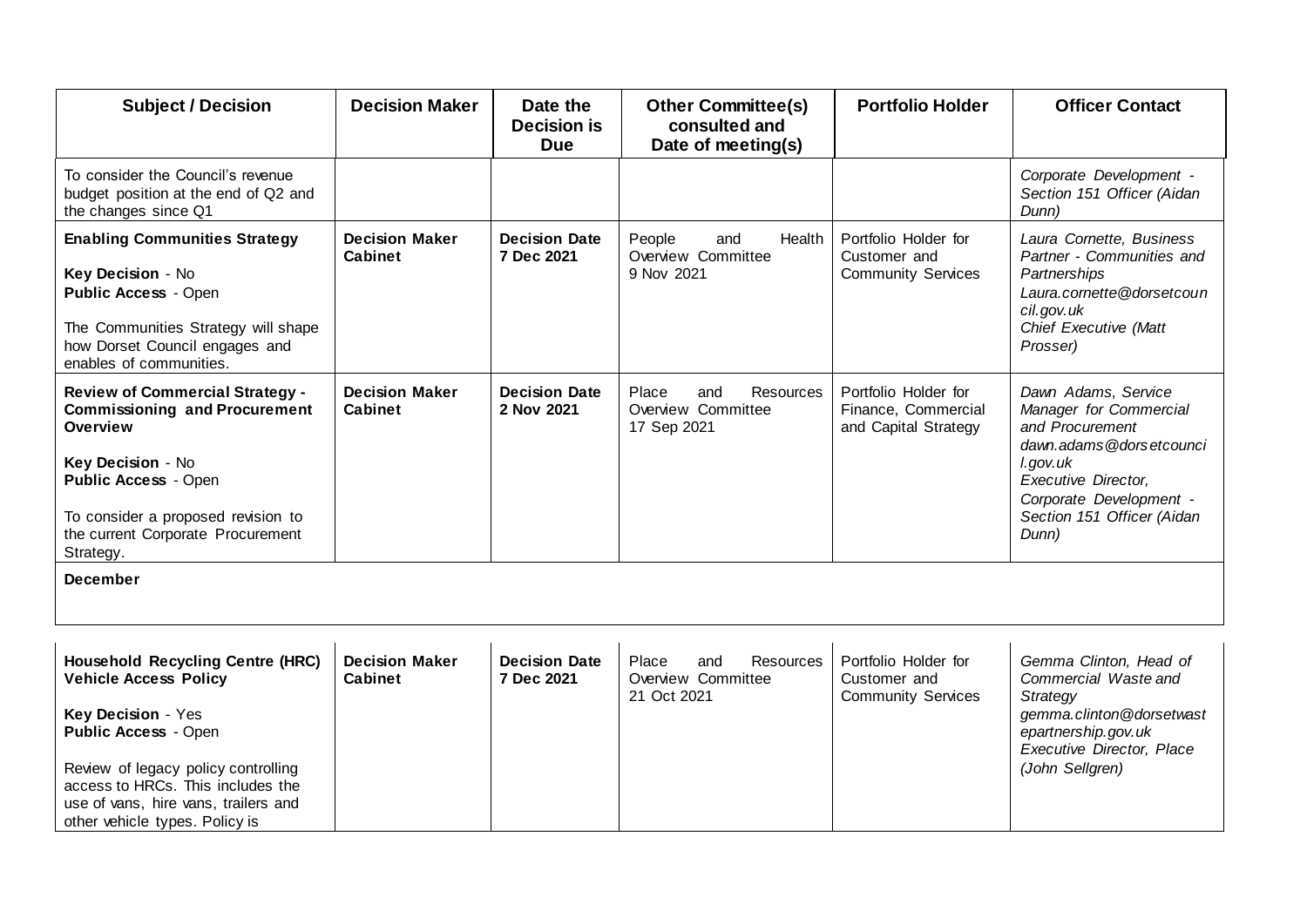| <b>Subject / Decision</b>                                                                                                                                                                                                   | <b>Decision Maker</b>                          | Date the<br><b>Decision is</b><br><b>Due</b> | <b>Other Committee(s)</b><br>consulted and<br>Date of meeting(s)                                                                                                 | <b>Portfolio Holder</b>                                             | <b>Officer Contact</b>                                                                                                                                                                             |  |  |
|-----------------------------------------------------------------------------------------------------------------------------------------------------------------------------------------------------------------------------|------------------------------------------------|----------------------------------------------|------------------------------------------------------------------------------------------------------------------------------------------------------------------|---------------------------------------------------------------------|----------------------------------------------------------------------------------------------------------------------------------------------------------------------------------------------------|--|--|
| applicable to all Dorset Council<br>wards. A public consultation will be<br>conducted to inform outcomes.                                                                                                                   |                                                |                                              |                                                                                                                                                                  |                                                                     |                                                                                                                                                                                                    |  |  |
| January 2022                                                                                                                                                                                                                |                                                |                                              |                                                                                                                                                                  |                                                                     |                                                                                                                                                                                                    |  |  |
| Quarter 3 (Q3) Financial<br><b>Management Report</b><br>Key Decision - Yes<br><b>Public Access - Open</b><br>To consider the Council's revenue<br>budget position at the end of Q3 and<br>the changes since Q2              | <b>Decision Maker</b><br><b>Cabinet</b>        | <b>Decision Date</b><br>18 Jan 2022          |                                                                                                                                                                  | Portfolio Holder for<br>Finance, Commercial<br>and Capital Strategy | Jim McManus, Corporate<br>Director - Finance and<br>Commercial<br>J.McManus@dorsetcc.gov.<br>иk<br>Executive Director,<br>Corporate Development -<br>Section 151 Officer (Aidan<br>Dunn)           |  |  |
| <b>Budget Strategy Report</b><br>Key Decision - Yes<br><b>Public Access - Open</b><br>The Council is required to set a<br>balanced revenue budget, and to<br>approve a level of council tax as an<br>integral part of this. | <b>Decision Maker</b><br><b>Dorset Council</b> | <b>Decision Date</b><br>15 Feb 2022          | Cabinet<br><b>Resources</b><br>Place<br>and<br><b>Scrutiny Committee</b><br>People and Health Scrutiny<br>Committee<br>18 Jan 2022<br>10 Dec 2021<br>10 Dec 2021 | Portfolio Holder for<br>Finance, Commercial<br>and Capital Strategy | Jim McManus, Corporate<br>Director - Finance and<br>Commercial<br>J.McManus@dorsetcc.gov.<br>иk<br>Corporate Director, Legal<br>and Democratic Services -<br>Monitoring Officer<br>(Jonathan Mair) |  |  |